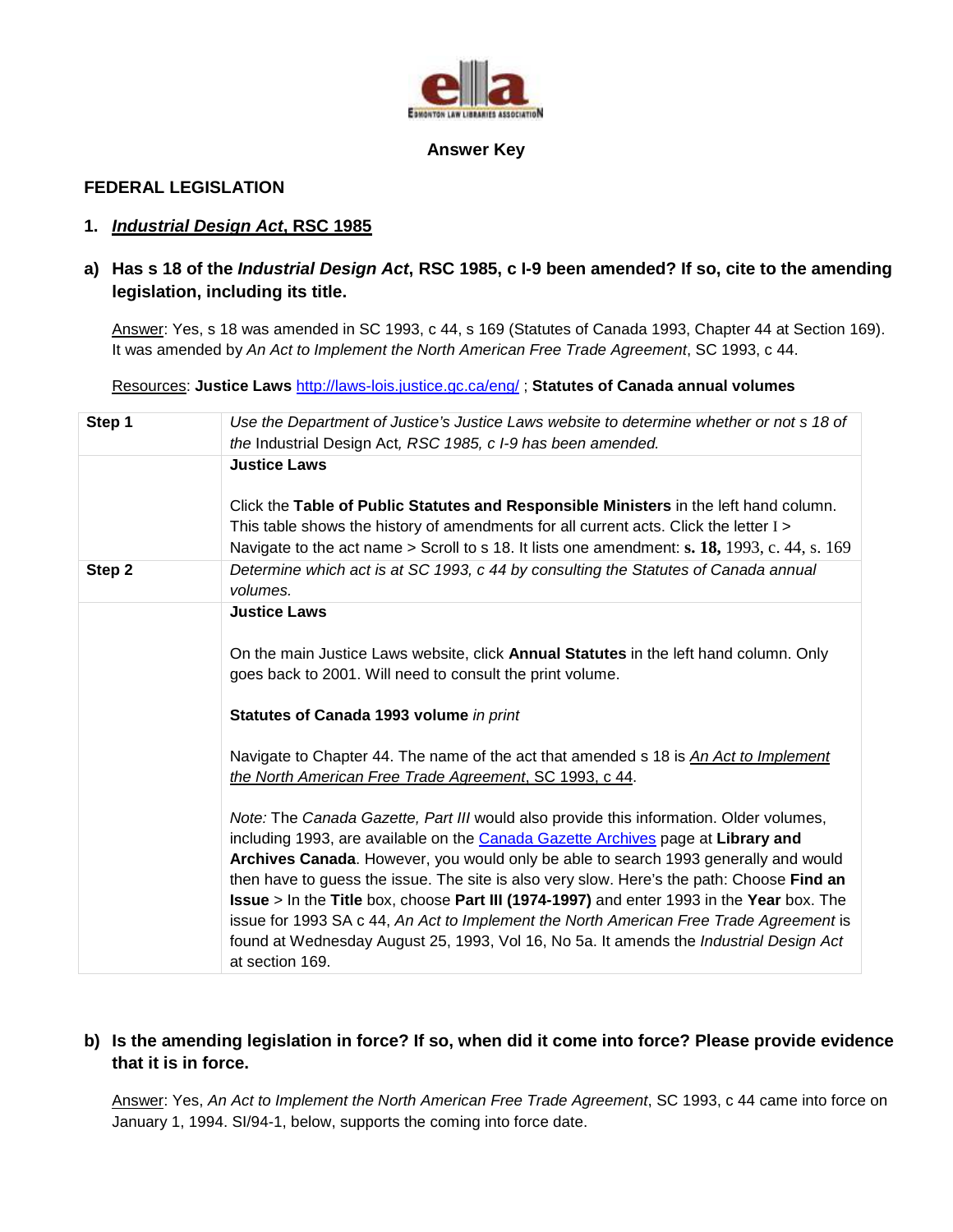registration S1/94-1 12 January, 1994

NORTH AMBRICAN FREE TRADE AGREEMENT **IMPLEMENTATION ACT** 

## Order Fixing January 1, 1994 as the Date of the Coming Into Force of the Act, except Section 177

P.C. 1993-2183 29 December, 1993

Whereas the Governor in Council is satisfied that the Government of the United Moxican States and the Governnext of the United States of America have taken satisfactory steps to implement the North American Free Trade Agreement:

Therefore, His Excellency the Governor General in Coun-The commendation of the Minister for International<br>That is in the recommendation of the Minister for International Trade, pursuant to subsections 113(4) and 242(1) of An Act Frace, pursuant to subsections  $113(4)$  and  $242(1)$  of An Act<br>to implement the North American Free Trade Agreement,<br>ssented to on June 23, 1993, being chapter 44 of the<br>statutes of Canada, 1993, is pleased hereby to fix 1994 as the day on which that Act, including subsection 13(4) of the Customs Tariff as enacted by subsection 113(3), out not including section 177, shall come into force.

Resources: **Justice Laws** (Table of Public Statutes and Responsible Ministers) ; **Library and Archives Canada**  http://www.collectionscanada.gc.ca/databases/canada-gazette/index-e.html (Canada Gazette, Part II)

| Step 1 | Use the Justice Laws website to determine when An Act to Implement the North American<br>Free Trade Agreement, SC 1993, c 44 came into force.                                                                                                                                                                                                                                                                                                                                                                                                                                         |
|--------|---------------------------------------------------------------------------------------------------------------------------------------------------------------------------------------------------------------------------------------------------------------------------------------------------------------------------------------------------------------------------------------------------------------------------------------------------------------------------------------------------------------------------------------------------------------------------------------|
|        | <b>Justice Laws</b><br>Click the Table of Public Statutes and Responsible Ministers in the left hand column >                                                                                                                                                                                                                                                                                                                                                                                                                                                                         |
|        | Click the letter $N >$ Navigate to An Act to Implement the North American Free Trade<br>Agreement – 1993, c. 44 > See the coming into force (CIF) details at the bottom > Entry<br>CIF, 1993, c. 44 lists the coming into force date as 01.01.94 (January 1, 1994).                                                                                                                                                                                                                                                                                                                   |
| Step 2 | The above also directs to SI/94-1. This means Statutory Instrument, 1994, Number 1.<br>Refer to the Canada Gazette, Part II for evidence of the coming into force date above.                                                                                                                                                                                                                                                                                                                                                                                                         |
|        | <b>Library and Archives Canada</b><br>At the archived Canada Gazette page, click Advanced Keyword Search > Enter "North"<br>American Free Trade" (with quotations) in the Keyword, enter 1 (January) and 1994 in the<br>date fields (as the coming into force date is January 1, 1994 and the statutory instrument<br>would likely be around that date) $>$ Look through the results marked as <b>Part II</b> (as this is<br>the part that includes statutory instruments) > Locate SI/94-1 at pg 604 of the Wednesday,<br>January 12, 1994, Volume 128, Number 1 - See Answer above. |

### **c) Which Ministry is responsible for the Industrial Design Act?**

Answer: Ministry of Industry

Refer to the **Table of Public Statutes and Responsible Ministers** as directed in a), above. The Ministry responsible is listed under the name of the act as the Ministry of Industry.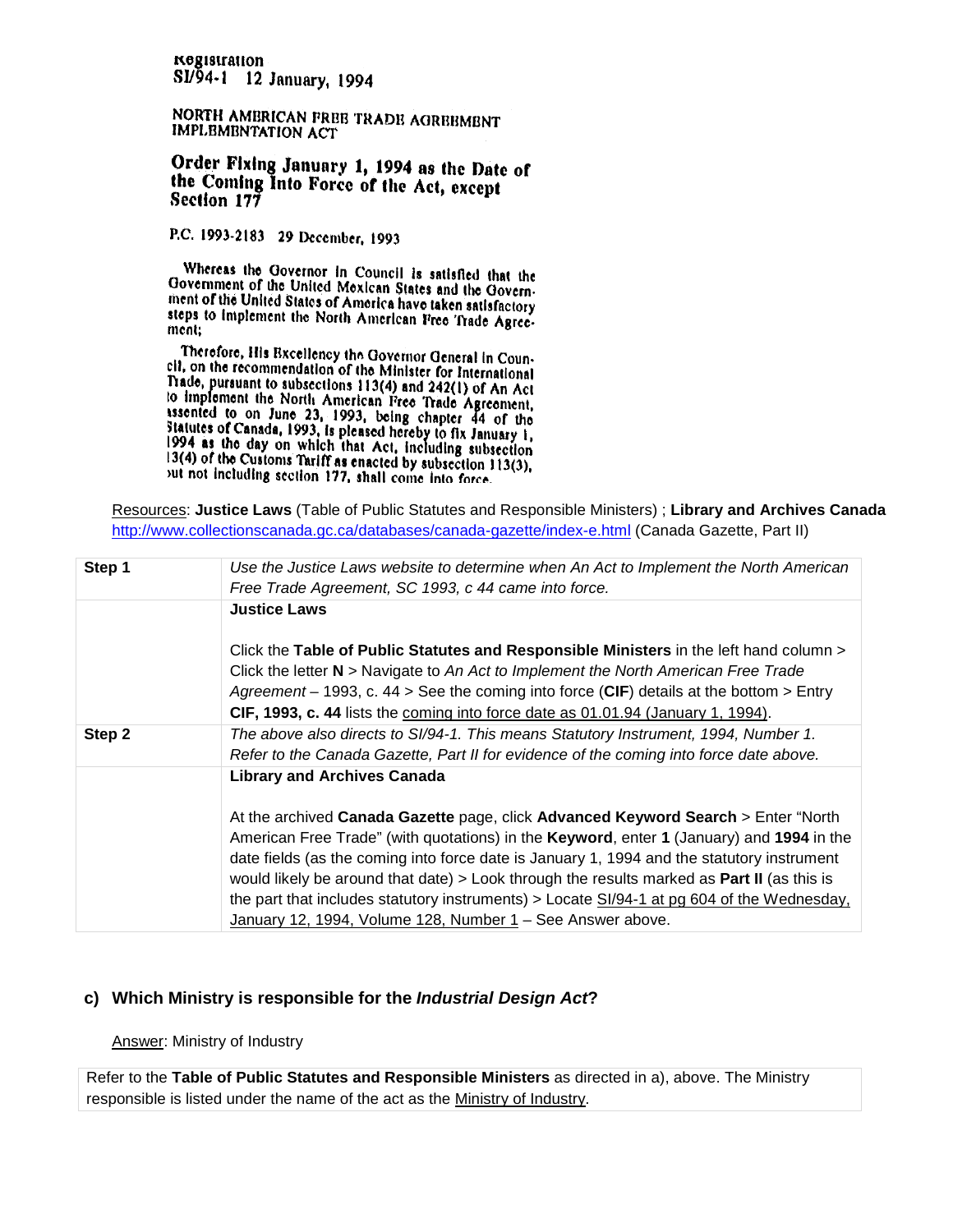- **2. Section 11(1) of the now repealed Agriculture Stabilization Act, RSC 1985, c A-8 dealt with duration of action. Your client has an issue that dates back to July 30, 1975.**
- **a) On July 30, 1975, RSC 1970 was in force. Did an equivalent section to s 11(1) exist under RSC 1970?**

Answer: Yes, the equivalent in RSC 1970 was s 9(1).

Resources: **Revised Statutes of Canada volumes** ; **RSC 1985 Table of Concordance** ; **RSC 1985 History and Disposal of Acts** ; **HeinOnline** http://heinonline.org/ - need Alberta Law Libraries account and login

| Step 1   | Find the chapter number for the RSC 1970 version of the act using the Revised Statutes<br>of Canada volumes in print or the scanned version on HeinOnline.                                                                                                                                                                                                                        |
|----------|-----------------------------------------------------------------------------------------------------------------------------------------------------------------------------------------------------------------------------------------------------------------------------------------------------------------------------------------------------------------------------------|
| Option A | <b>Revised Statutes of Canada 1970 volumes</b><br>See the RSC 1970 Index volume > Locate the Agriculture Stabilization Act at pg 4. It<br>refers to R.S., c. A-9, meaning the Revised Statutes of Canada at Chapter A-9.                                                                                                                                                          |
| Option B | <b>HeinOnline</b><br>Under Browse Database by Category, click Canada > Click Revised Statutes of<br>Canada > Click Revised Statutes of Canada, 1970: Index > Scroll to the Agriculture<br>Stabilization Act at pg 4. It refers to R.S., c. A-9, meaning the Revised Statutes of Canada<br>at Chapter A-9.                                                                         |
| Step 2   | Use the chapter details above to locate the RSC 1970 equivalent to RSC 1985's s 11(1).<br>Is it the same section number?                                                                                                                                                                                                                                                          |
| Option A | Revised Statutes of Canada, 1985 Table of Concordance<br>See RSC c A-9 at pg 3 > Locate s 11 in the second column, under RSC 1985. It lists the<br>equivalent section number in RSC 1970 as s 9.<br>If using HeinOnline, use the instructions at Step 1, Option B, but rather than selecting the<br>1970 Index, select the Revised Statutes of Canada, 1985 Table of Concordance. |
| Option B | RSC 1985 History and Disposal of Acts<br>See RSC c A-9 at pg 25 > Locate s 11(1) in the Revision column. It lists the equivalent<br>section number in RSC 1970 as s 9(1).<br>Also found in HeinOnline as instructed in Step 2, Option A.                                                                                                                                          |

### **b) Locate the version of that section that would have been in force on July 30, 1975.**

Answer: Point-in-time versions are not available for federal legislation prior to 2002. In lieu of a point-in-time, you will need to locate and compile any amendments to s 9(1) (as s 11(1) was previously numbered) that would have been in force between the previous Revised Statutes of Canada (RSC 1970) and July 30, 1975. You will then locate the RSC 1970 version and include it in the compilation for a complete picture of how the section would have read.

In this instance, you'll find that there were no relevant amendments. As such, the version of this section as appears in RSC 1970, below, is how the subsection would have read on July 30, 1975.

#### Duration of action

9. (1) Action by the Board under paragraph  $10((a), (b)$  or (c) in relation to an agricultural commodity shall commence at such time in each year as is determined by the Board, and shall continue thereafter for a period of twelve months or, in the case of a designated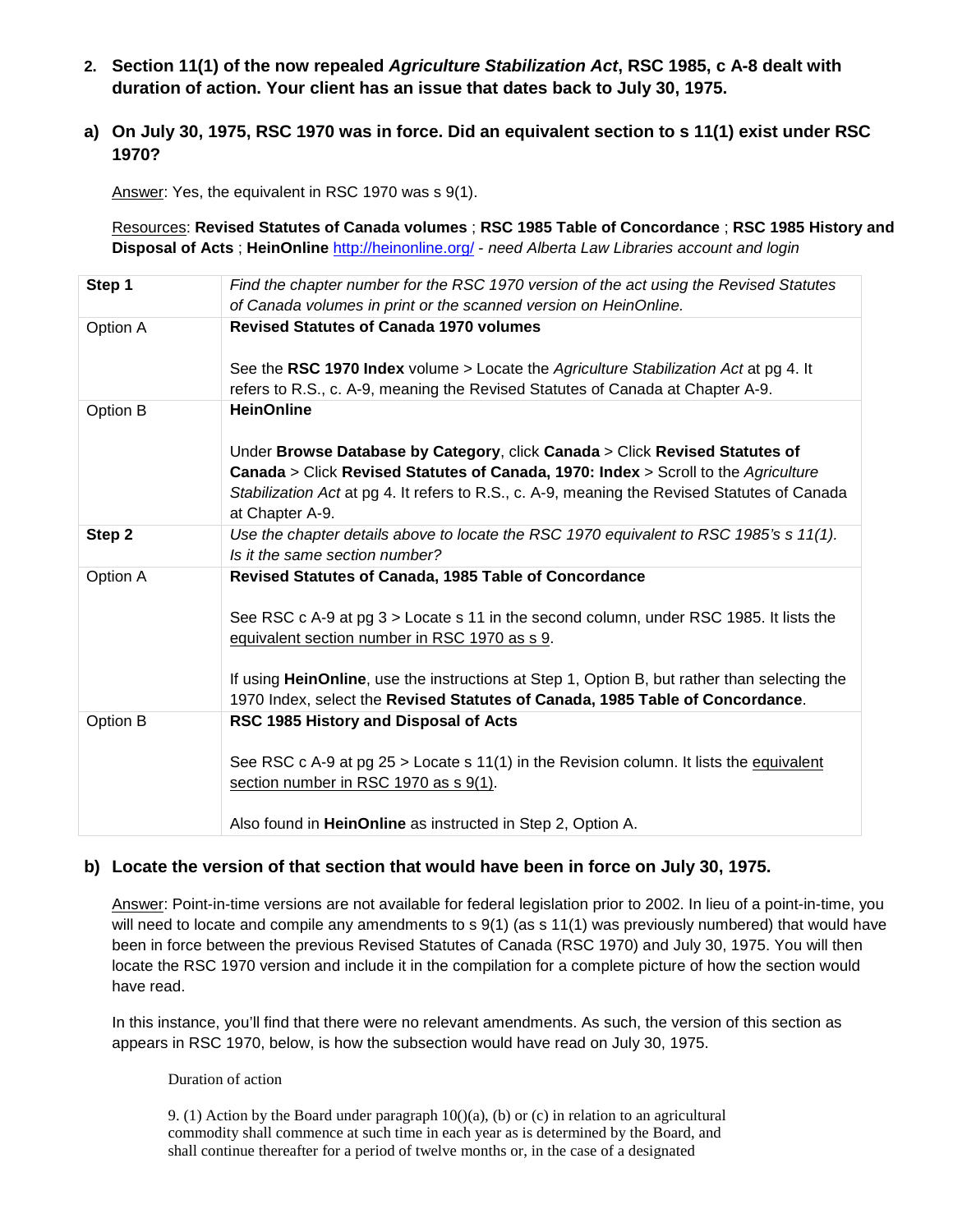commodity, for such other period as the Governor in Council prescribes.

#### Resources: **Statutes of Canada volumes**

| Step 1 | Locate a list of amendments from RSC 1970 through July 30, 1975, using the Table of<br>Public Statutes from the Statutes of Canada volume that would have been published after<br>the date you're interested in.                                    |
|--------|-----------------------------------------------------------------------------------------------------------------------------------------------------------------------------------------------------------------------------------------------------|
|        | Statutes of Canada 1974-75-76                                                                                                                                                                                                                       |
|        | See the Table of Public Statutes at the back of Volume II (orange pages) > Locate the<br>Agriculture Stabilization Act at pg 2245 > See Section 9 for all amendments, as follows:                                                                   |
|        | s. 9, 1974-75-76, c. 63, s. 4                                                                                                                                                                                                                       |
|        | This indicates that Section 9 was amended in the Statutes of Canada 1974-75-76 volumes<br>at Chapter 63, Section 4.                                                                                                                                 |
| Step 2 | Locate the amendment above.                                                                                                                                                                                                                         |
|        | Statutes of Canada 1974-75-76                                                                                                                                                                                                                       |
|        | Locate Chapter 63 at pg 1135 > Navigate to Section 4 at pg 1337 > Read the amendment.<br>It relates to $s \theta(2)$ of the Act, not $s \theta(1)$ on duration of action. The amendment to $s \theta(2)$ is<br>not relevant to your client's issue. |
|        | This indicates that there were no relevant amendments between RSC 1970 and the date<br>in question, meaning $s \cdot 9(1)$ as it read in RSC 1970, c A-9 is how the section would have<br>read on July 30, 1975.                                    |
| Step 3 | Locate s 9(1) at RSC 1970.                                                                                                                                                                                                                          |
|        | <b>Statutes of Canada 1970</b>                                                                                                                                                                                                                      |
|        | Navigate to Chapter A-9, Section 9(1) at pg 73 for the version of the section as it read on<br>July 30, 1975.                                                                                                                                       |

# **3. What is the history of amendments to the Migratory Birds Regulations? Cite the regulation and provide a current copy.**

Answers: Migratory Birds Regulations, CRC, c 1035. Below is an excerpt of the amendment history.

**s. 2,** SOR/94-684, s. 11 **s. 2, "Act"**, SOR/99-147, s. 1 **s. 2, "bait"**, SOR/82-703, s. 1

**…**

Resources: **Canadian Guide to Uniform Legal Citation, 8th ed.** ; **Justice Laws** http://laws.justice.gc.ca/eng/ ; **Canada Gazette, Part II, Consolidated Index of Statutory Instruments** http://www.gazette.gc.ca/rp-pr/p2/ci-iceng.html

| Step 1 | Locate a current copy of the regulation along with the citation details on Justice Laws, then<br>consult the Canadian Guide to Uniform Legal Citation for instructions on how to cite the<br>regulation.                                                                                     |
|--------|----------------------------------------------------------------------------------------------------------------------------------------------------------------------------------------------------------------------------------------------------------------------------------------------|
|        | <b>Justice Laws</b><br>Click Consolidated Regulations at left > Start typing Migratory Birds Regulations and<br>select the regulation when it auto-populates into the search bar $>$ At the top of the<br>regulation see the citation details: Migratory Birds Regulations (C.R.C., c. 1035) |